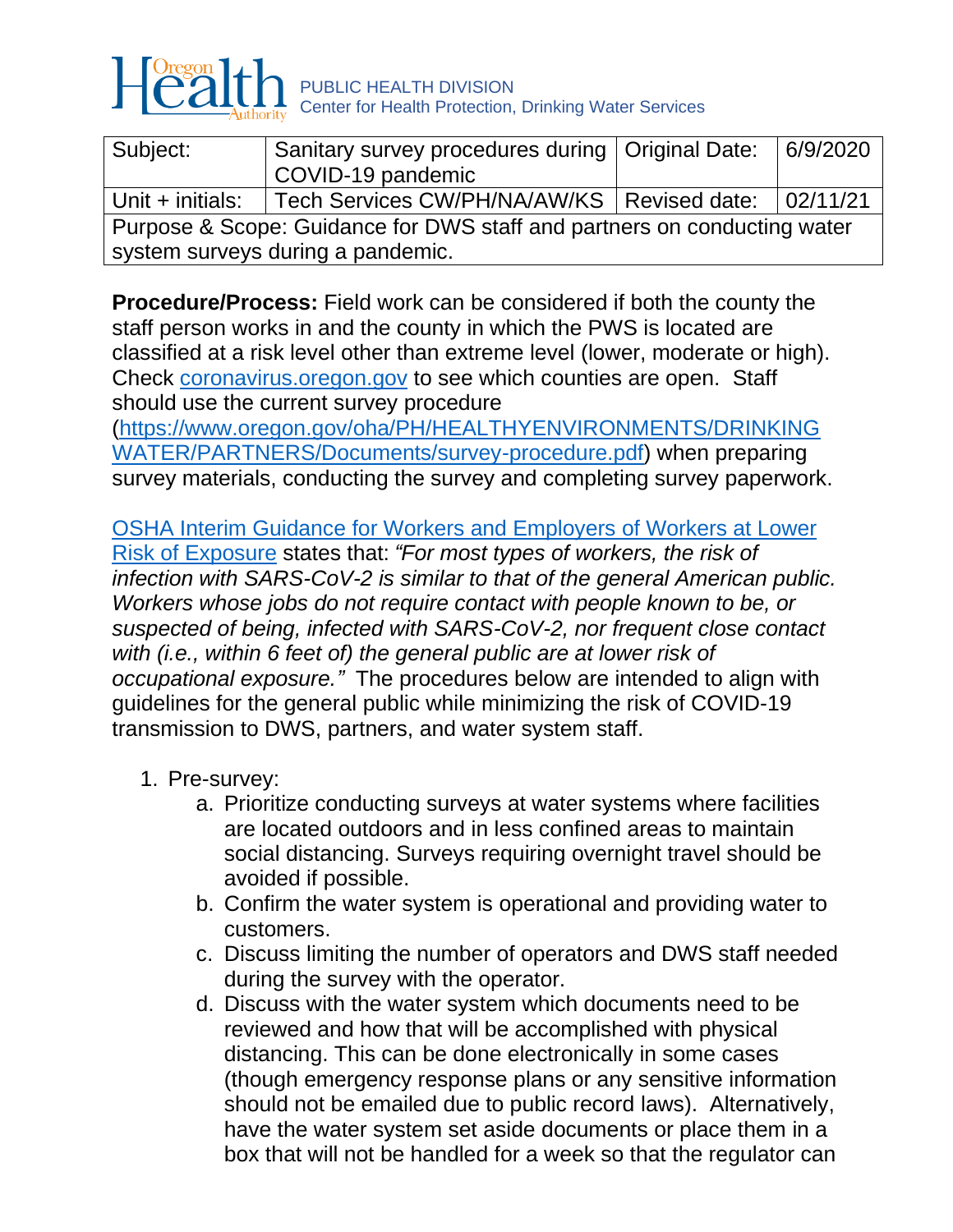retrieve and review documents at a safe location in case a large enough room is not available.

- e. The regulator should communicate with the water system via phone/email to get survey information such as inventory updates, reservoir photos, review of facilities used, monitoring information, etc. to minimize contact with other people. In person discussions should be kept to a minimum.
- f. Ask whether the water system is implementing procedures or practices to provide for physical distancing and use of facial coverings, at minimum. If not, discuss with your manager whether to proceed with the survey.
- g. Ask about the availability of restrooms or sinks for handwashing and avoid public restrooms if possible.
- h. DWS staff are encouraged to self-screen for any symptoms prior to a survey by using CDC guidelines here: [https://www.cdc.gov/coronavirus/2019-ncov/symptoms](https://www.cdc.gov/coronavirus/2019-ncov/symptoms-testing/symptoms.html)[testing/symptoms.html.](https://www.cdc.gov/coronavirus/2019-ncov/symptoms-testing/symptoms.html)
- 2. During the survey:
	- a. Always practice physical distancing. Keep at least a 6 ft distance from others, do not shake hands, avoid sharing equipment and enter small areas alone.
	- b. Take separate cars when traveling to the site, visiting reservoirs, intakes, treatment plants, etc. Do not ride in the same car with the operator. If training other staff, take two vehicles to the survey and consider stops you may need to make to and from the visit for fuel, restroom breaks, etc. Choose locations where physical distancing can be maintained.
	- c. Wash hands before and after the survey and, if practical, after touching any frequently touched surfaces such as door handles and counters. Use hand sanitizer as necessary. Avoid touching your face during the survey.
	- d. Masks should always be worn in the presence of another person or inside a building. Gloves can be worn during the survey or inside buildings but are not necessary. For more information on basic precautions and PPE, visit the CDC website here[:https://www.cdc.gov/coronavirus/2019](https://www.cdc.gov/coronavirus/2019-ncov/prevent-getting-sick/index.html) [ncov/prevent-getting-sick/index.html](https://www.cdc.gov/coronavirus/2019-ncov/prevent-getting-sick/index.html)
	- e. Do not enter small buildings or tight spaces with anyone unless necessary. To inspect tight spaces such as wellhouses, discuss details of the facility outside. After the operator unlocks and opens the door only one person should enter. Discussions should occur outside whenever possible, at least 6 ft apart.